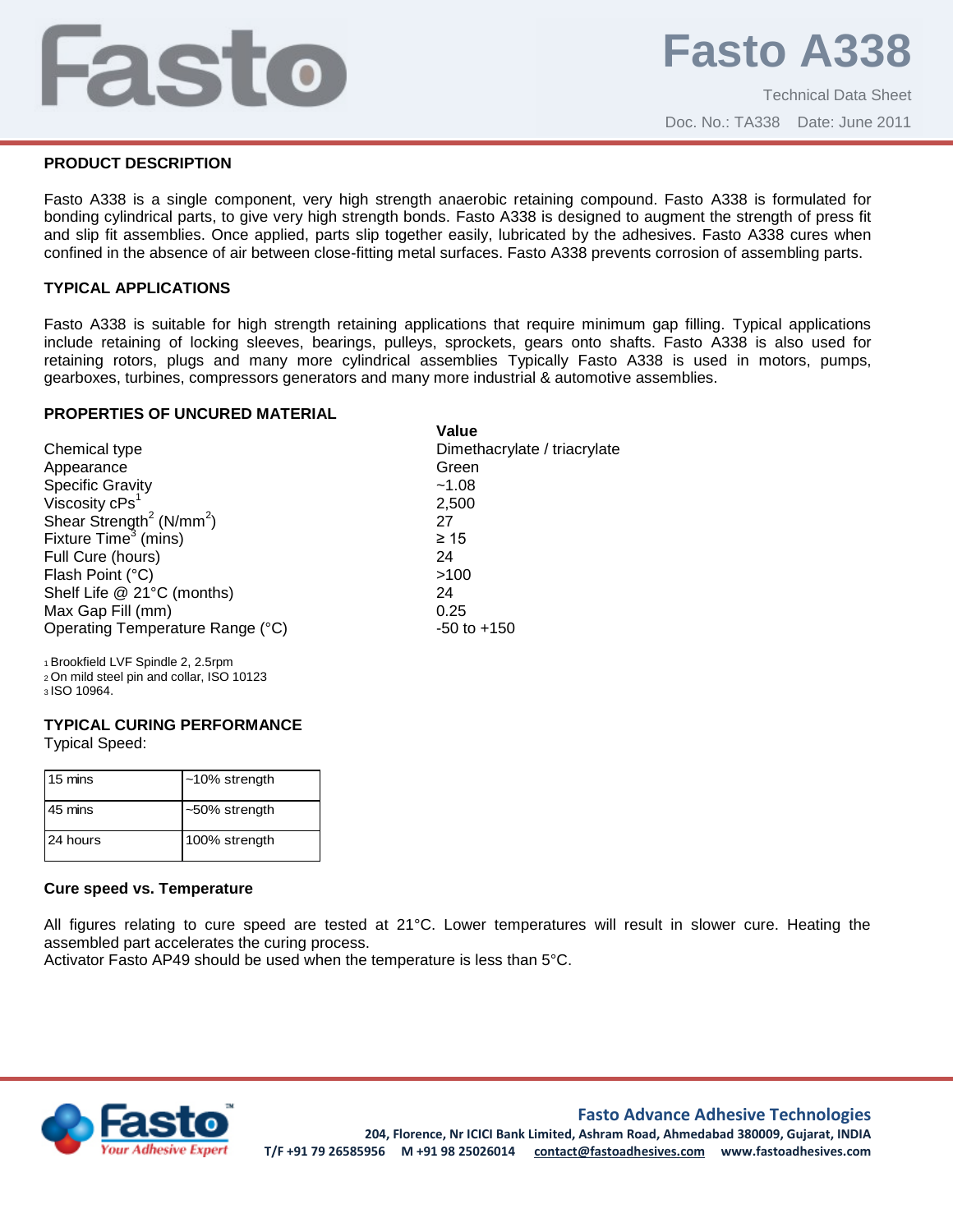# Fasto

#### **Cure speed vs. bond gap**

The size of the bond gap greatly affects the speed of cure of anaerobic adhesives. The larger the gap between surfaces, the slower the cure speed. Maximum recommended gap for Fasto A338 is 0.25mm, which will give approximately the cure schedule as detailed in the properties table.

#### **Cure speed vs. Substrate**

Cure speed and strength vary according to the substrates. When used on mild steel and brass components Fasto A338 will reach full strength more rapidly than on more inert materials such as stainless steel and zinc dichromate. Anaerobic Adhesives only cure in the absence of air with metal part activation.

#### **Cure speed vs. Activator**

Where speed is too slow or the bond gap is very large, Fasto AP49 Anaerobic Activator may be used to accelerate cure speed. The use of an accelerator may reduce bond strength up to 30%. Fasto recommends testing on the parts of measure the effect.

#### **TYPICAL ENVIRONMENTAL RESISTANCE**

#### **Hot strength**

Fasto A338 is suitable for use at temperatures up to 150°C. At 130°C the bond strength will be ~50% of the strength of at 21°C.

#### **Heat ageing**

Fasto A338 retains over 90% full strength when heated to 100°C for 90 days then cooled and tested at 21°C.

#### **Chemical / Solvent Resistance**

Fasto A338 exhibit excellent chemical resistance to most oils and solvents including motor oil, leaded petrol, brake fluid, acetone, ethanol, propanol and water. Anaerobic adhesives and sealants are not recommended for use in pure oxygen and chlorine lines.

#### **DIRECTIONS FOR USE**

Ensure parts are clean and dry and free from grease or oil. Apply adhesive to all the engaged area. Assemble parts and allow curing. Wipe excess adhesive from outside of joint.

Product is normally hand applied from the bottle or tube.

Dispensing systems are available for high volume assembly applications. Please contact your Fasto representative for further advice on dispensing solutions.



#### **Fasto Advance Adhesive Technologies**

**204, Florence, Nr ICICI Bank Limited, Ashram Road, Ahmedabad 380009, Gujarat, INDIA T/F +91 79 26585956 M +91 98 25026014 contact@fastoadhesives.com www.fastoadhesives.com**